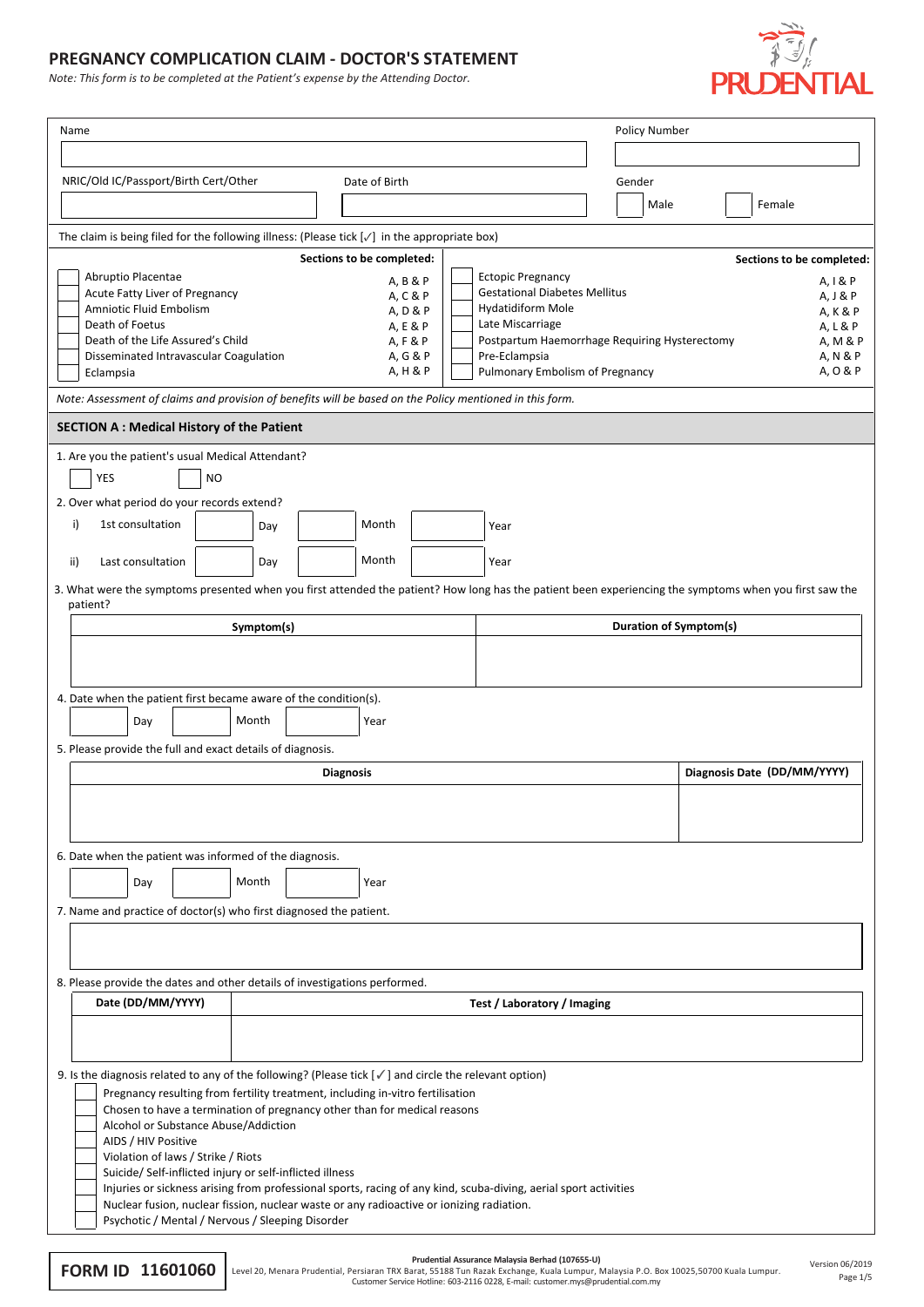| 1. Does the patient have premature separation of the placenta from the uterine wall?<br>YES<br>NO<br>If Yes, is the above cause for the complications listed below:<br>YES<br>NO<br>i) Foetal death<br>ii) Required emergency caesarean section<br>YES<br>NO<br><b>SECTION C</b><br><b>Acute Fatty Liver of Pregnancy</b><br>1. Does the patient have characterized by microfascicular fatty infiltration of the liver?<br>YES<br><b>NO</b><br>2. Is the condition unique to pregnancy?<br>YES<br><b>NO</b><br>If No, please clarify the existing liver disease.<br>3. Does the patient have fulminant hepatic failure, defined as below:<br>YES<br><b>NO</b><br>i) Acute onset of encephalopathy<br>YES<br><b>NO</b><br>ii) Within eight (8) weeks of diagnosis of liver disease<br>iii) No prior history of liver dysfunction<br>YES<br><b>NO</b><br>4. Was the diagnosis confirmed by an appropriate medical specialist and a liver biopsy?<br>YES<br><b>NO</b><br>5. Please enclose copies of all reports, radiological procedures, CT scanning, laboratory evidence, other imaging procedure, etc. and any relevant hospital<br>reports that are available.<br><b>SECTION D</b><br><b>Amniotic Fluid Embolism</b><br>1. Does the patient have amniotic fluid that enters blood circulation?<br>YES<br>NO<br>2. Does the condition has life threatening condition as listed below:<br>YES<br>NO<br>i) Pulmonary oedema<br>YES<br>NO<br>ii) Cardiorespiratory arrest<br>YES<br>iii) Coagulopathy (abnormal blood clotting)<br>NO<br><b>SECTION E</b><br><b>• Death of Foetus</b><br>1. Did the death of foetus occur prior to the complete delivery / expulsion / extraction from its mother?<br>YES<br>NO<br>2. Please state the number of weeks of gestation when the death of the foetus was first diagnosed.<br>3. Please provide details on how the death of foetus was confirmed.<br>4. Was the death of foetus due to the legal premature termination; or ending of a pregnancy or the result of a sudden unforeseen and fortuitous event; and not<br>due to a voluntary and malicious act by the patient?<br>YES<br><b>NO</b><br><b>SECTION F</b><br>" Death of the Life Assured's Child<br>1. When was the patient's child delivered?<br>Month<br>Day<br>Year<br>2. When was the patient's child death?<br>Month<br>Day<br>Year<br>3. Following the complete expulsion or extraction of the said child from its mother, was the child breathing or showing other evidence of life?<br>YES<br><b>NO</b><br>If Yes, please provide details of such findings. | <b>SECTION B</b><br><b>Abruptio Placentae</b> |  |  |  |  |
|------------------------------------------------------------------------------------------------------------------------------------------------------------------------------------------------------------------------------------------------------------------------------------------------------------------------------------------------------------------------------------------------------------------------------------------------------------------------------------------------------------------------------------------------------------------------------------------------------------------------------------------------------------------------------------------------------------------------------------------------------------------------------------------------------------------------------------------------------------------------------------------------------------------------------------------------------------------------------------------------------------------------------------------------------------------------------------------------------------------------------------------------------------------------------------------------------------------------------------------------------------------------------------------------------------------------------------------------------------------------------------------------------------------------------------------------------------------------------------------------------------------------------------------------------------------------------------------------------------------------------------------------------------------------------------------------------------------------------------------------------------------------------------------------------------------------------------------------------------------------------------------------------------------------------------------------------------------------------------------------------------------------------------------------------------------------------------------------------------------------------------------------------------------------------------------------------------------------------------------------------------------------------------------------------------------------------------------------------------------------------------------------------------------------------------------------------------------------------------------------------------------------------------------------------------------------|-----------------------------------------------|--|--|--|--|
|                                                                                                                                                                                                                                                                                                                                                                                                                                                                                                                                                                                                                                                                                                                                                                                                                                                                                                                                                                                                                                                                                                                                                                                                                                                                                                                                                                                                                                                                                                                                                                                                                                                                                                                                                                                                                                                                                                                                                                                                                                                                                                                                                                                                                                                                                                                                                                                                                                                                                                                                                                        |                                               |  |  |  |  |
|                                                                                                                                                                                                                                                                                                                                                                                                                                                                                                                                                                                                                                                                                                                                                                                                                                                                                                                                                                                                                                                                                                                                                                                                                                                                                                                                                                                                                                                                                                                                                                                                                                                                                                                                                                                                                                                                                                                                                                                                                                                                                                                                                                                                                                                                                                                                                                                                                                                                                                                                                                        |                                               |  |  |  |  |
|                                                                                                                                                                                                                                                                                                                                                                                                                                                                                                                                                                                                                                                                                                                                                                                                                                                                                                                                                                                                                                                                                                                                                                                                                                                                                                                                                                                                                                                                                                                                                                                                                                                                                                                                                                                                                                                                                                                                                                                                                                                                                                                                                                                                                                                                                                                                                                                                                                                                                                                                                                        |                                               |  |  |  |  |
|                                                                                                                                                                                                                                                                                                                                                                                                                                                                                                                                                                                                                                                                                                                                                                                                                                                                                                                                                                                                                                                                                                                                                                                                                                                                                                                                                                                                                                                                                                                                                                                                                                                                                                                                                                                                                                                                                                                                                                                                                                                                                                                                                                                                                                                                                                                                                                                                                                                                                                                                                                        |                                               |  |  |  |  |
|                                                                                                                                                                                                                                                                                                                                                                                                                                                                                                                                                                                                                                                                                                                                                                                                                                                                                                                                                                                                                                                                                                                                                                                                                                                                                                                                                                                                                                                                                                                                                                                                                                                                                                                                                                                                                                                                                                                                                                                                                                                                                                                                                                                                                                                                                                                                                                                                                                                                                                                                                                        |                                               |  |  |  |  |
|                                                                                                                                                                                                                                                                                                                                                                                                                                                                                                                                                                                                                                                                                                                                                                                                                                                                                                                                                                                                                                                                                                                                                                                                                                                                                                                                                                                                                                                                                                                                                                                                                                                                                                                                                                                                                                                                                                                                                                                                                                                                                                                                                                                                                                                                                                                                                                                                                                                                                                                                                                        |                                               |  |  |  |  |
|                                                                                                                                                                                                                                                                                                                                                                                                                                                                                                                                                                                                                                                                                                                                                                                                                                                                                                                                                                                                                                                                                                                                                                                                                                                                                                                                                                                                                                                                                                                                                                                                                                                                                                                                                                                                                                                                                                                                                                                                                                                                                                                                                                                                                                                                                                                                                                                                                                                                                                                                                                        |                                               |  |  |  |  |
|                                                                                                                                                                                                                                                                                                                                                                                                                                                                                                                                                                                                                                                                                                                                                                                                                                                                                                                                                                                                                                                                                                                                                                                                                                                                                                                                                                                                                                                                                                                                                                                                                                                                                                                                                                                                                                                                                                                                                                                                                                                                                                                                                                                                                                                                                                                                                                                                                                                                                                                                                                        |                                               |  |  |  |  |
|                                                                                                                                                                                                                                                                                                                                                                                                                                                                                                                                                                                                                                                                                                                                                                                                                                                                                                                                                                                                                                                                                                                                                                                                                                                                                                                                                                                                                                                                                                                                                                                                                                                                                                                                                                                                                                                                                                                                                                                                                                                                                                                                                                                                                                                                                                                                                                                                                                                                                                                                                                        |                                               |  |  |  |  |
|                                                                                                                                                                                                                                                                                                                                                                                                                                                                                                                                                                                                                                                                                                                                                                                                                                                                                                                                                                                                                                                                                                                                                                                                                                                                                                                                                                                                                                                                                                                                                                                                                                                                                                                                                                                                                                                                                                                                                                                                                                                                                                                                                                                                                                                                                                                                                                                                                                                                                                                                                                        |                                               |  |  |  |  |
|                                                                                                                                                                                                                                                                                                                                                                                                                                                                                                                                                                                                                                                                                                                                                                                                                                                                                                                                                                                                                                                                                                                                                                                                                                                                                                                                                                                                                                                                                                                                                                                                                                                                                                                                                                                                                                                                                                                                                                                                                                                                                                                                                                                                                                                                                                                                                                                                                                                                                                                                                                        |                                               |  |  |  |  |
|                                                                                                                                                                                                                                                                                                                                                                                                                                                                                                                                                                                                                                                                                                                                                                                                                                                                                                                                                                                                                                                                                                                                                                                                                                                                                                                                                                                                                                                                                                                                                                                                                                                                                                                                                                                                                                                                                                                                                                                                                                                                                                                                                                                                                                                                                                                                                                                                                                                                                                                                                                        |                                               |  |  |  |  |
|                                                                                                                                                                                                                                                                                                                                                                                                                                                                                                                                                                                                                                                                                                                                                                                                                                                                                                                                                                                                                                                                                                                                                                                                                                                                                                                                                                                                                                                                                                                                                                                                                                                                                                                                                                                                                                                                                                                                                                                                                                                                                                                                                                                                                                                                                                                                                                                                                                                                                                                                                                        |                                               |  |  |  |  |
|                                                                                                                                                                                                                                                                                                                                                                                                                                                                                                                                                                                                                                                                                                                                                                                                                                                                                                                                                                                                                                                                                                                                                                                                                                                                                                                                                                                                                                                                                                                                                                                                                                                                                                                                                                                                                                                                                                                                                                                                                                                                                                                                                                                                                                                                                                                                                                                                                                                                                                                                                                        |                                               |  |  |  |  |
|                                                                                                                                                                                                                                                                                                                                                                                                                                                                                                                                                                                                                                                                                                                                                                                                                                                                                                                                                                                                                                                                                                                                                                                                                                                                                                                                                                                                                                                                                                                                                                                                                                                                                                                                                                                                                                                                                                                                                                                                                                                                                                                                                                                                                                                                                                                                                                                                                                                                                                                                                                        |                                               |  |  |  |  |
|                                                                                                                                                                                                                                                                                                                                                                                                                                                                                                                                                                                                                                                                                                                                                                                                                                                                                                                                                                                                                                                                                                                                                                                                                                                                                                                                                                                                                                                                                                                                                                                                                                                                                                                                                                                                                                                                                                                                                                                                                                                                                                                                                                                                                                                                                                                                                                                                                                                                                                                                                                        |                                               |  |  |  |  |
|                                                                                                                                                                                                                                                                                                                                                                                                                                                                                                                                                                                                                                                                                                                                                                                                                                                                                                                                                                                                                                                                                                                                                                                                                                                                                                                                                                                                                                                                                                                                                                                                                                                                                                                                                                                                                                                                                                                                                                                                                                                                                                                                                                                                                                                                                                                                                                                                                                                                                                                                                                        |                                               |  |  |  |  |
|                                                                                                                                                                                                                                                                                                                                                                                                                                                                                                                                                                                                                                                                                                                                                                                                                                                                                                                                                                                                                                                                                                                                                                                                                                                                                                                                                                                                                                                                                                                                                                                                                                                                                                                                                                                                                                                                                                                                                                                                                                                                                                                                                                                                                                                                                                                                                                                                                                                                                                                                                                        |                                               |  |  |  |  |
|                                                                                                                                                                                                                                                                                                                                                                                                                                                                                                                                                                                                                                                                                                                                                                                                                                                                                                                                                                                                                                                                                                                                                                                                                                                                                                                                                                                                                                                                                                                                                                                                                                                                                                                                                                                                                                                                                                                                                                                                                                                                                                                                                                                                                                                                                                                                                                                                                                                                                                                                                                        |                                               |  |  |  |  |
|                                                                                                                                                                                                                                                                                                                                                                                                                                                                                                                                                                                                                                                                                                                                                                                                                                                                                                                                                                                                                                                                                                                                                                                                                                                                                                                                                                                                                                                                                                                                                                                                                                                                                                                                                                                                                                                                                                                                                                                                                                                                                                                                                                                                                                                                                                                                                                                                                                                                                                                                                                        |                                               |  |  |  |  |
|                                                                                                                                                                                                                                                                                                                                                                                                                                                                                                                                                                                                                                                                                                                                                                                                                                                                                                                                                                                                                                                                                                                                                                                                                                                                                                                                                                                                                                                                                                                                                                                                                                                                                                                                                                                                                                                                                                                                                                                                                                                                                                                                                                                                                                                                                                                                                                                                                                                                                                                                                                        |                                               |  |  |  |  |
|                                                                                                                                                                                                                                                                                                                                                                                                                                                                                                                                                                                                                                                                                                                                                                                                                                                                                                                                                                                                                                                                                                                                                                                                                                                                                                                                                                                                                                                                                                                                                                                                                                                                                                                                                                                                                                                                                                                                                                                                                                                                                                                                                                                                                                                                                                                                                                                                                                                                                                                                                                        |                                               |  |  |  |  |
|                                                                                                                                                                                                                                                                                                                                                                                                                                                                                                                                                                                                                                                                                                                                                                                                                                                                                                                                                                                                                                                                                                                                                                                                                                                                                                                                                                                                                                                                                                                                                                                                                                                                                                                                                                                                                                                                                                                                                                                                                                                                                                                                                                                                                                                                                                                                                                                                                                                                                                                                                                        |                                               |  |  |  |  |
|                                                                                                                                                                                                                                                                                                                                                                                                                                                                                                                                                                                                                                                                                                                                                                                                                                                                                                                                                                                                                                                                                                                                                                                                                                                                                                                                                                                                                                                                                                                                                                                                                                                                                                                                                                                                                                                                                                                                                                                                                                                                                                                                                                                                                                                                                                                                                                                                                                                                                                                                                                        |                                               |  |  |  |  |
|                                                                                                                                                                                                                                                                                                                                                                                                                                                                                                                                                                                                                                                                                                                                                                                                                                                                                                                                                                                                                                                                                                                                                                                                                                                                                                                                                                                                                                                                                                                                                                                                                                                                                                                                                                                                                                                                                                                                                                                                                                                                                                                                                                                                                                                                                                                                                                                                                                                                                                                                                                        |                                               |  |  |  |  |
|                                                                                                                                                                                                                                                                                                                                                                                                                                                                                                                                                                                                                                                                                                                                                                                                                                                                                                                                                                                                                                                                                                                                                                                                                                                                                                                                                                                                                                                                                                                                                                                                                                                                                                                                                                                                                                                                                                                                                                                                                                                                                                                                                                                                                                                                                                                                                                                                                                                                                                                                                                        |                                               |  |  |  |  |
|                                                                                                                                                                                                                                                                                                                                                                                                                                                                                                                                                                                                                                                                                                                                                                                                                                                                                                                                                                                                                                                                                                                                                                                                                                                                                                                                                                                                                                                                                                                                                                                                                                                                                                                                                                                                                                                                                                                                                                                                                                                                                                                                                                                                                                                                                                                                                                                                                                                                                                                                                                        |                                               |  |  |  |  |
|                                                                                                                                                                                                                                                                                                                                                                                                                                                                                                                                                                                                                                                                                                                                                                                                                                                                                                                                                                                                                                                                                                                                                                                                                                                                                                                                                                                                                                                                                                                                                                                                                                                                                                                                                                                                                                                                                                                                                                                                                                                                                                                                                                                                                                                                                                                                                                                                                                                                                                                                                                        |                                               |  |  |  |  |
|                                                                                                                                                                                                                                                                                                                                                                                                                                                                                                                                                                                                                                                                                                                                                                                                                                                                                                                                                                                                                                                                                                                                                                                                                                                                                                                                                                                                                                                                                                                                                                                                                                                                                                                                                                                                                                                                                                                                                                                                                                                                                                                                                                                                                                                                                                                                                                                                                                                                                                                                                                        |                                               |  |  |  |  |
|                                                                                                                                                                                                                                                                                                                                                                                                                                                                                                                                                                                                                                                                                                                                                                                                                                                                                                                                                                                                                                                                                                                                                                                                                                                                                                                                                                                                                                                                                                                                                                                                                                                                                                                                                                                                                                                                                                                                                                                                                                                                                                                                                                                                                                                                                                                                                                                                                                                                                                                                                                        |                                               |  |  |  |  |
|                                                                                                                                                                                                                                                                                                                                                                                                                                                                                                                                                                                                                                                                                                                                                                                                                                                                                                                                                                                                                                                                                                                                                                                                                                                                                                                                                                                                                                                                                                                                                                                                                                                                                                                                                                                                                                                                                                                                                                                                                                                                                                                                                                                                                                                                                                                                                                                                                                                                                                                                                                        |                                               |  |  |  |  |
|                                                                                                                                                                                                                                                                                                                                                                                                                                                                                                                                                                                                                                                                                                                                                                                                                                                                                                                                                                                                                                                                                                                                                                                                                                                                                                                                                                                                                                                                                                                                                                                                                                                                                                                                                                                                                                                                                                                                                                                                                                                                                                                                                                                                                                                                                                                                                                                                                                                                                                                                                                        |                                               |  |  |  |  |
|                                                                                                                                                                                                                                                                                                                                                                                                                                                                                                                                                                                                                                                                                                                                                                                                                                                                                                                                                                                                                                                                                                                                                                                                                                                                                                                                                                                                                                                                                                                                                                                                                                                                                                                                                                                                                                                                                                                                                                                                                                                                                                                                                                                                                                                                                                                                                                                                                                                                                                                                                                        |                                               |  |  |  |  |
|                                                                                                                                                                                                                                                                                                                                                                                                                                                                                                                                                                                                                                                                                                                                                                                                                                                                                                                                                                                                                                                                                                                                                                                                                                                                                                                                                                                                                                                                                                                                                                                                                                                                                                                                                                                                                                                                                                                                                                                                                                                                                                                                                                                                                                                                                                                                                                                                                                                                                                                                                                        |                                               |  |  |  |  |
|                                                                                                                                                                                                                                                                                                                                                                                                                                                                                                                                                                                                                                                                                                                                                                                                                                                                                                                                                                                                                                                                                                                                                                                                                                                                                                                                                                                                                                                                                                                                                                                                                                                                                                                                                                                                                                                                                                                                                                                                                                                                                                                                                                                                                                                                                                                                                                                                                                                                                                                                                                        |                                               |  |  |  |  |
|                                                                                                                                                                                                                                                                                                                                                                                                                                                                                                                                                                                                                                                                                                                                                                                                                                                                                                                                                                                                                                                                                                                                                                                                                                                                                                                                                                                                                                                                                                                                                                                                                                                                                                                                                                                                                                                                                                                                                                                                                                                                                                                                                                                                                                                                                                                                                                                                                                                                                                                                                                        |                                               |  |  |  |  |
|                                                                                                                                                                                                                                                                                                                                                                                                                                                                                                                                                                                                                                                                                                                                                                                                                                                                                                                                                                                                                                                                                                                                                                                                                                                                                                                                                                                                                                                                                                                                                                                                                                                                                                                                                                                                                                                                                                                                                                                                                                                                                                                                                                                                                                                                                                                                                                                                                                                                                                                                                                        |                                               |  |  |  |  |
|                                                                                                                                                                                                                                                                                                                                                                                                                                                                                                                                                                                                                                                                                                                                                                                                                                                                                                                                                                                                                                                                                                                                                                                                                                                                                                                                                                                                                                                                                                                                                                                                                                                                                                                                                                                                                                                                                                                                                                                                                                                                                                                                                                                                                                                                                                                                                                                                                                                                                                                                                                        |                                               |  |  |  |  |

Page 2/5

**FORM ID 11601060** Level 20, Menara Prudential, Persiaran TRX Barat, 55188 Tun Razak Exchange, Kuala Lumpur, Malaysia P.O. Box 10025,50700 Kuala Lumpur.<br>Customer Service Hotline: 603-2116 0228, E-mail: customer.mys@prudent Version 06/2019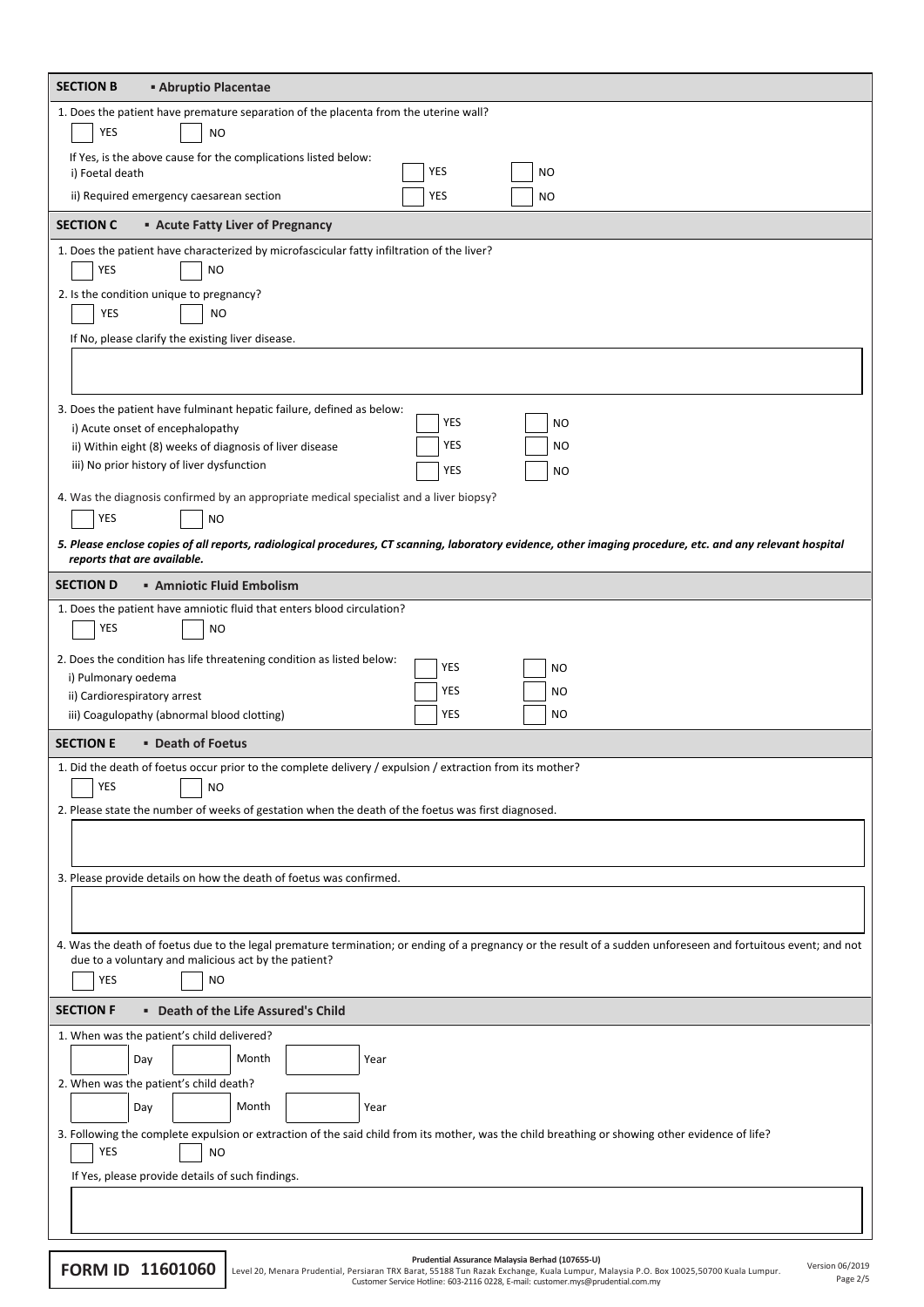| <b>SECTION G</b><br><b>• Disseminated Intravascular Coagulation</b>                                                                                                                        |  |  |  |
|--------------------------------------------------------------------------------------------------------------------------------------------------------------------------------------------|--|--|--|
| 1. Was there entrance of uterine material with tissue factor activity into the maternal circulation?<br>YES<br><b>NO</b>                                                                   |  |  |  |
| 2. Please describe the details of the resulting microvascular thrombosis and major haemorrhage, if present.                                                                                |  |  |  |
|                                                                                                                                                                                            |  |  |  |
| 3. Please clarify which month / week of pregnancy was Disseminated Intravascular Coagulation first diagnosed?                                                                              |  |  |  |
|                                                                                                                                                                                            |  |  |  |
| 4. What was the treatment given?                                                                                                                                                           |  |  |  |
|                                                                                                                                                                                            |  |  |  |
| 5. Does the treatment mentioned above include lists below:                                                                                                                                 |  |  |  |
| YES<br>i) Frozen plasma<br><b>NO</b>                                                                                                                                                       |  |  |  |
| ii) Unexplained coma<br>YES<br><b>NO</b>                                                                                                                                                   |  |  |  |
| 6. Please enclose copies of all reports, radiological procedures, CT scanning, laboratory evidence, other imaging procedure, etc. and any relevant hospital<br>reports that are available. |  |  |  |
| <b>SECTION H</b><br><b>Eclampsia</b>                                                                                                                                                       |  |  |  |
| 1. Does the patient have signs and symptoms of pre-eclampsia?                                                                                                                              |  |  |  |
| <b>YES</b><br><b>NO</b>                                                                                                                                                                    |  |  |  |
| 2. Does the patient have the listed conditions below during pregnancy or shortly after delivery:<br>YES<br><b>NO</b>                                                                       |  |  |  |
| i) Grand Mal seizures<br>YES<br>ii) Unexplained coma<br><b>NO</b>                                                                                                                          |  |  |  |
|                                                                                                                                                                                            |  |  |  |
| <b>SECTION I</b><br><b>Ectopic Pregnancy</b>                                                                                                                                               |  |  |  |
| 1. Please describe or provide the location where the implantation of a fertilised ovum had occurred outside the uterine cavity.                                                            |  |  |  |
|                                                                                                                                                                                            |  |  |  |
| 2. Please provide details on how the ectopic pregnancy was confirmed.<br>Kindly furnish us with a copy of the test results confirming the diagnosis.                                       |  |  |  |
|                                                                                                                                                                                            |  |  |  |
| 3. Was there any surgery performed to terminate the ectopic pregnancy?<br>YES<br><b>NO</b>                                                                                                 |  |  |  |
| If Yes, kindly provide the Date of Surgery.                                                                                                                                                |  |  |  |
| Month<br>Day<br>Year                                                                                                                                                                       |  |  |  |
| The type of surgery performed was:                                                                                                                                                         |  |  |  |
| Laparotomy                                                                                                                                                                                 |  |  |  |
| Laparoscopic                                                                                                                                                                               |  |  |  |
|                                                                                                                                                                                            |  |  |  |
| Was the surgery:                                                                                                                                                                           |  |  |  |
| Emergency<br>Elective                                                                                                                                                                      |  |  |  |
| If No, what was the treatment                                                                                                                                                              |  |  |  |
|                                                                                                                                                                                            |  |  |  |
| 4. What were the operative findings?                                                                                                                                                       |  |  |  |
| Kindly furnish us with a copy of the histopathology examination report.                                                                                                                    |  |  |  |
|                                                                                                                                                                                            |  |  |  |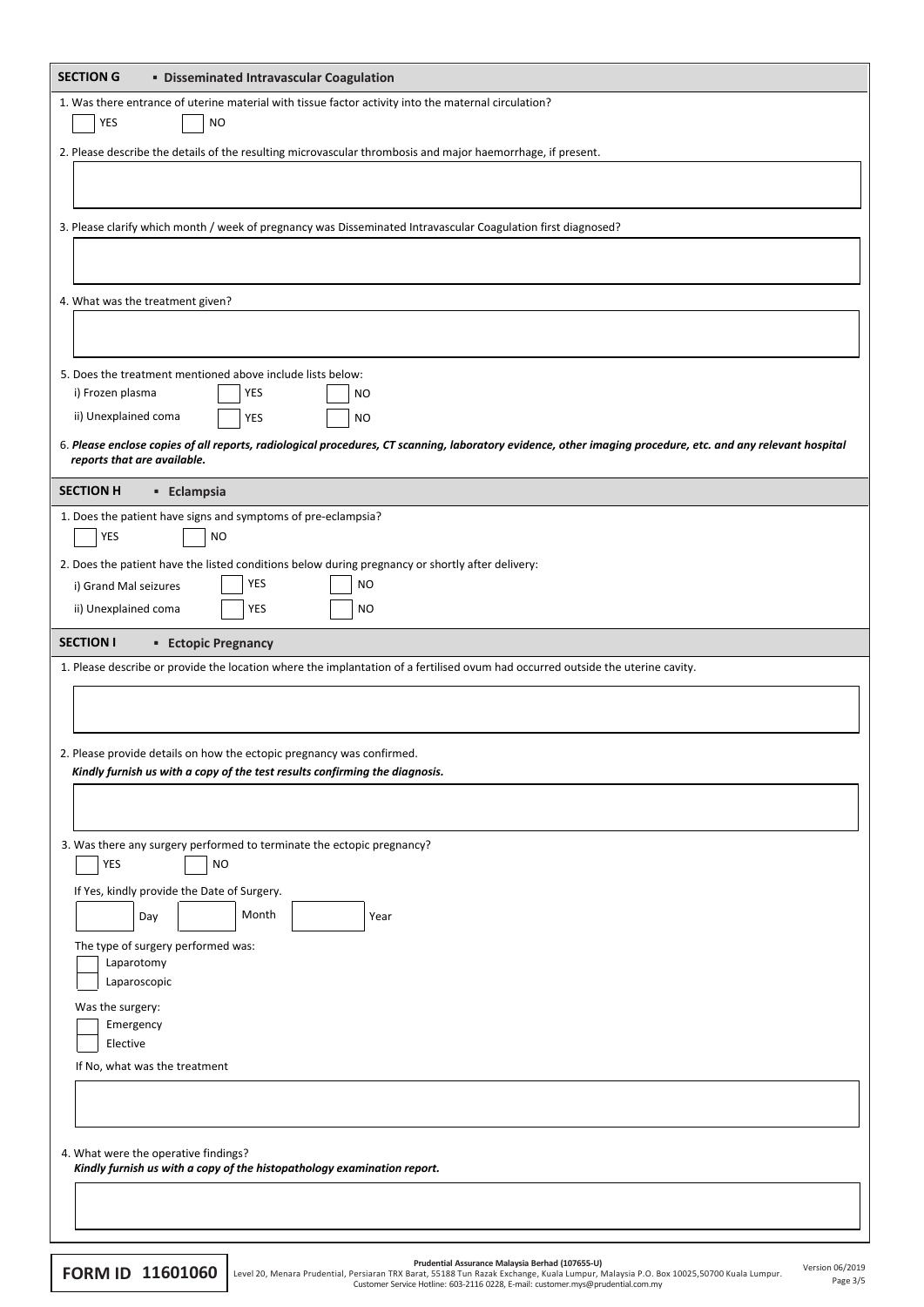| 1. Did the patient have Diabetes Mellitus during pregnancy?                                                                                              |
|----------------------------------------------------------------------------------------------------------------------------------------------------------|
| <b>YES</b><br><b>NO</b>                                                                                                                                  |
| 2. Please provide Oral Glucose Tolerance Test (OGTT) where venous plasma glucose 2 hours after 75 gram oral glucose.                                     |
|                                                                                                                                                          |
| 3. What was the treatment given?                                                                                                                         |
|                                                                                                                                                          |
|                                                                                                                                                          |
| 4. Name of doctor and speciality.                                                                                                                        |
|                                                                                                                                                          |
|                                                                                                                                                          |
| <b>SECTION K</b><br><b>- Hydatidiform Mole</b>                                                                                                           |
| 1. Is the pregnancy at the end stage and degenerating?                                                                                                   |
| YES<br><b>NO</b>                                                                                                                                         |
| 2. Please provide details on how the Hydatidiform Mole, whereby the chorionic villi has formed vesicles that resembles a bunch of grapes, was confirmed. |
| Kindly furnish us with a copy of the histopathology examination report.                                                                                  |
|                                                                                                                                                          |
|                                                                                                                                                          |
| 3. Is trophoblastic hyperplasia present and proven?                                                                                                      |
| YES<br><b>NO</b>                                                                                                                                         |
|                                                                                                                                                          |
| <b>SECTION L</b><br><b>Late Miscarriage</b>                                                                                                              |
| 1. Please clarify how the Late Miscarriage was diagnosed.<br>Kindly furnish us with a copy of the test results confirming the diagnosis.                 |
|                                                                                                                                                          |
|                                                                                                                                                          |
| 2. Please state the number of weeks of gestation for complete expulsion or extraction of the Life Assured's foetus from the Life Assured.                |
|                                                                                                                                                          |
|                                                                                                                                                          |
|                                                                                                                                                          |
|                                                                                                                                                          |
| 3. Please provide details on how the death of foetus was confirmed.                                                                                      |
|                                                                                                                                                          |
|                                                                                                                                                          |
| <b>SECTION M</b><br>" Postpartum Haemorrhage Requiring Hysterectomy                                                                                      |
| 1. Please clarify cause of Postpartum Haemorrhage.                                                                                                       |
| Unresponsive and atonic uterus<br>Ruptured uterus                                                                                                        |
| Large cervical laceration extending into the uterus                                                                                                      |
| None of the above, please specify                                                                                                                        |
| 2. Was there any procedure/surgery performed for Postpartum Haemorrhage?<br>YES<br><b>NO</b>                                                             |
| If Yes, kindly provide the Date of Surgery                                                                                                               |
|                                                                                                                                                          |
| Day<br>Month<br>Year                                                                                                                                     |
| 3. Kindly specify the type of procedure/surgery done.                                                                                                    |
|                                                                                                                                                          |
|                                                                                                                                                          |

**FORM ID 11601060** Level 20, Menara Prudential, Persiaran TRX Barat, S5188 Tun Razak Exchange, Kuala Lumpur, Version 06/2015 Level 20, Menara Prudential, Persiaran TRX Barat, S5188 Tun Razak Exchange, Kuala Lumpur, Version

Page 4/5